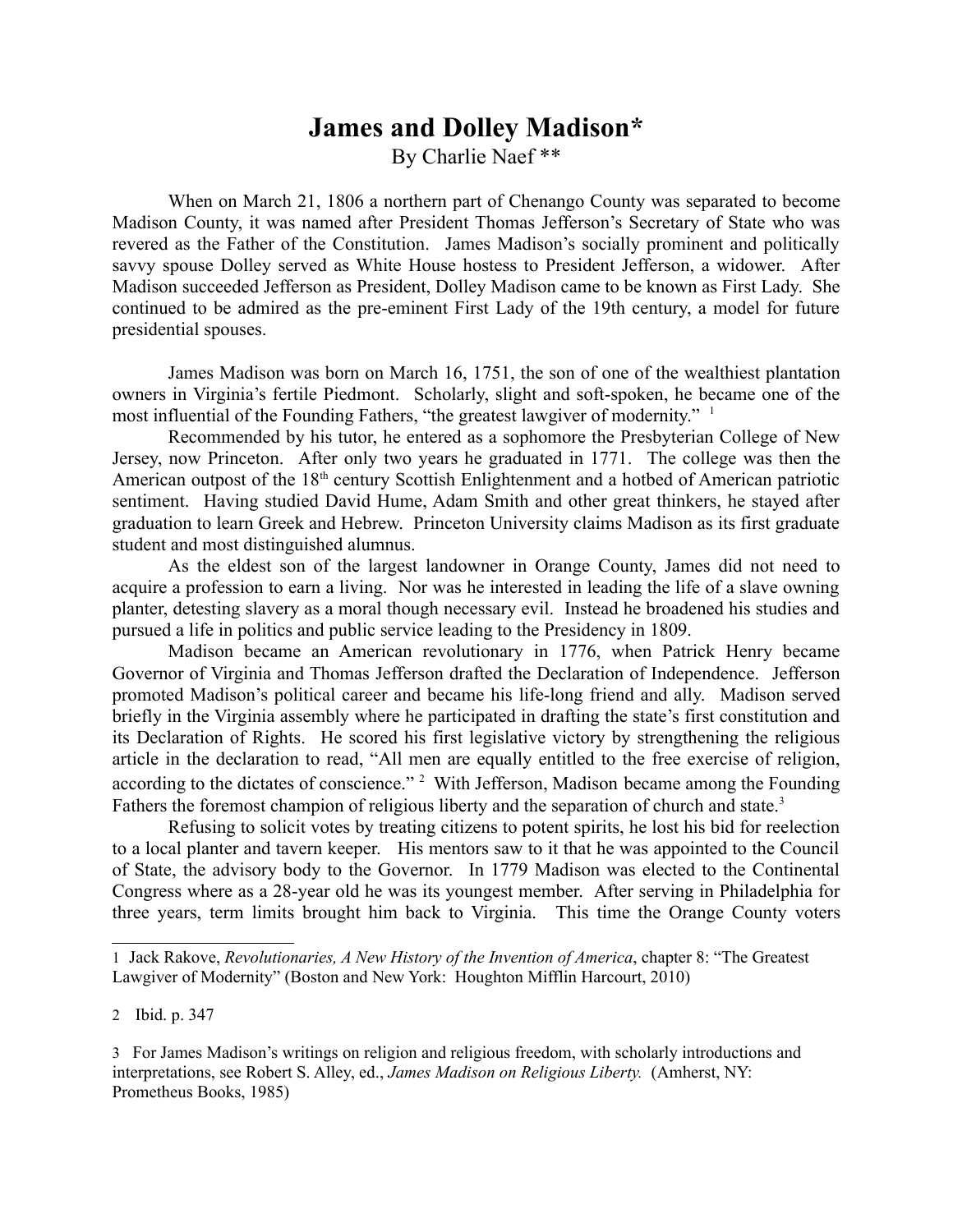returned him to the Virginia assembly where he served from 1784 to 1787. Not trained as a lawyer, he honed his legislative skills, earning a reputation for achieving results by attention to details, persuasive argument and a willingness to compromise.

His experience in the Continental Congress, whose support of General George Washington's revolutionary war effort required the unanimous ratification of its appropriations and laws by the member states of the Confederacy; followed by his service in the Virginia legislature where after the peace of 1783 it became even more difficult and frustrating to gain approval for congressional measures, those two experiences convinced Madison of the futility to try to amend the Articles of Confederation. What was needed was a Constitution for a new federal system, for a stronger national government.

At his father's home in Montpelier, Madison studied volumes on ancient and contemporary European confederations sent to him by Jefferson who served from 1784 to 1789 as ambassador to France. John Locke, Montesquieu and other famous theoreticians of constitutional government had drawn their insights from history. Madison studied their historical and philosophical writings, evaluated them in light of his practical experience in politics and government, and made history as the principal architect of the first still enduring national constitution.

Madison played a crucial role in convening the Philadelphia constitutional convention in May 1787. As a member of the Virginia delegation, headed by George Washington, Madison laid down the agenda for the constitutional deliberations, known as the Virginia Plan. It was based on his analysis of confederate government and his recommendations for a federal government which he had jotted down in his *Notes on the Vices of the Constitution*. This document furnished the blueprint for the American invention of a national political system.

It replaced the Articles of Confederation with a federal system in which national institutions govern all American citizens without the intercession of the states in which they happen to reside. Like the governments of the subordinate states, the federal government is based on the separation of the legislative, executive and judicial powers in independent branches, with the legislative branch divided into two chambers. The independent branches are designed to interact with each other in a system of checks and balances.

The acceptance and ratification of the Constitution by the southern states, including Virginia, required the recognition of the institution of slavery, the inclusion of a provision that fugitive slaves in the North had to be returned to their rightful owners, and the postponement of the deadline for the abolition of the slave trade by twenty years after its adoption.

 Like Jefferson and some of the other Founding Fathers who inherited slaves with their plantation, Madison recognized that slavery was a moral evil, inconsistent with the lofty principles expressed in the Declaration of Independence. As a principled pragmatist, he supported in theory gradual emancipation, beginning with the voluntary action of enlightened slaveholders like himself. The South's plantation economy of cotton, sugar and tobacco rested on the institution of slavery, supported by a racist ideology not limited to the South. Negroes were inferior to Whites; freed slaves could not be integrated as a group into the American community of citizens. Like Jefferson, Madison combined his vision of gradual emancipation with a firm belief that for the harmony of the Republic and their own good it was best for freed slaves to be repatriated to Africa. Late in life he served until his death as president of the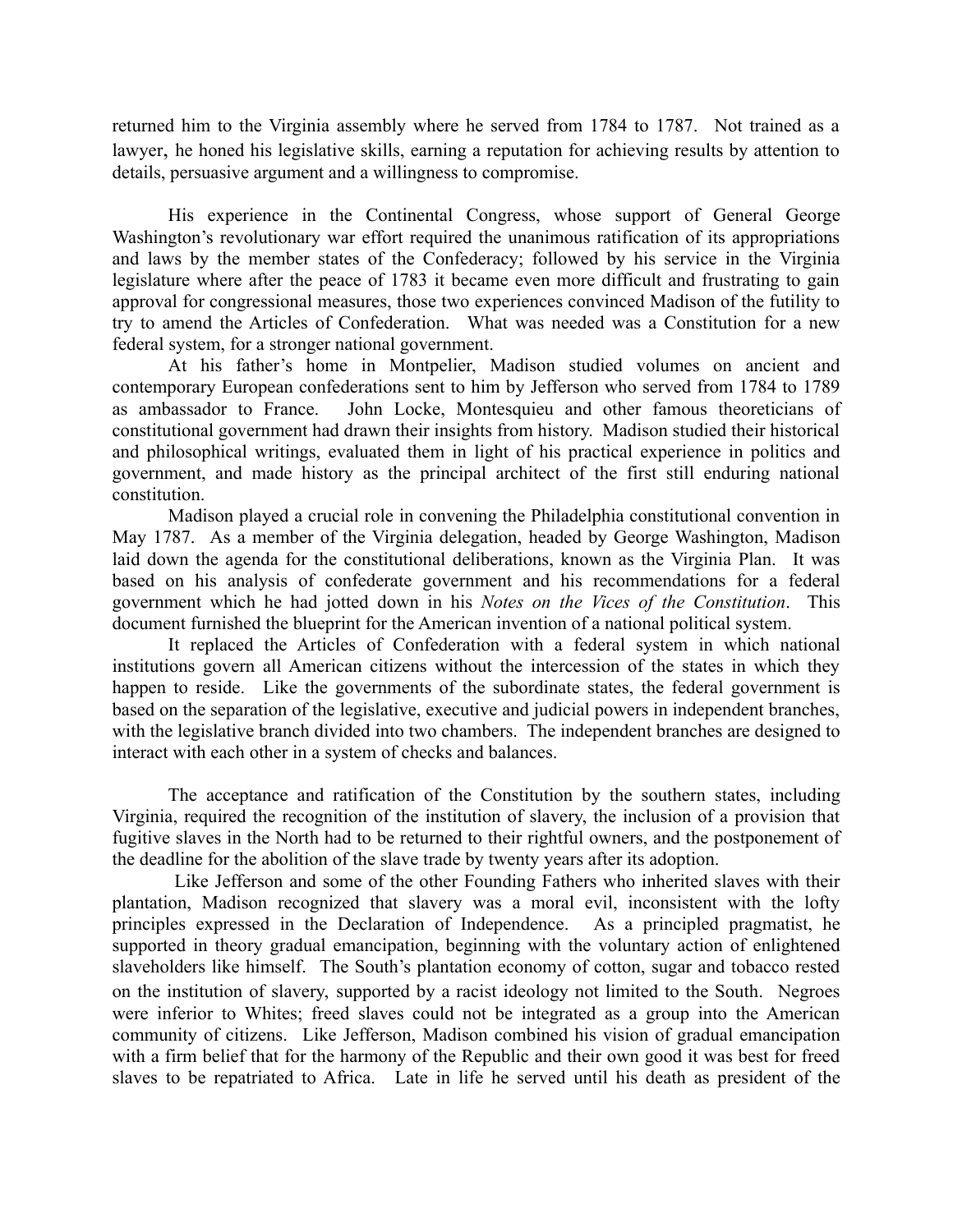American Colonization Society, formed to promote and support the relocation of freed slaves to Liberia in Africa or to the Caribbean islands.

Men like Jefferson and Madison should not be judged by contemporary standards of racial equality that are still not accepted by many Americans, such as "Birthers" who refuse to recognize the first Black president as a legitimate American. Later revered as the Great Emancipator, Abraham Lincoln married into a slave-owning Kentucky family, accepted the institution of slavery in the South as part of the Constitution, and is not known to have publically opposed slavery until he embraced in the 1850s an anti-slavery position. Only late in life did Lincoln learn to accept Negroes as his equals.<sup>4</sup> It took a Civil War to abolish slavery. Ironically Emancipation increased southern representation in Congress by two-fifth of its freed Negro population.

To win acceptance for his key constitutional principle that the People must be represented directly and proportionally in the federal government, not by the States as intermediaries, Madison incorporated in the Constitution a compromise formula that he had drafted in the Continental Congress to allocate taxes to the States. In the national Census repeated every ten years a slave was categorized as "another person" and counted as three-fifth of a free person.

Madison insisted that the principle of proportional representation be applied to the Senate as well as to the House of Representatives. In the first of his two severest defeats in the Philadelphia constitutional convention the small States prevailed by the narrowest of margins when two delegates from Massachusetts, including Elbridge Gerry of "gerrymander" fame, voted against their own State's interest.<sup>5</sup> As a consequence, every State, regardless of population, is now represented by two Senators. According to the 2010 Census, six states, each with a population of less than one million and a combined population of just over 4 million, will be represented by eight Senators, the same number who will represent the six most populous states with a combined population of over 126 million.<sup>6</sup>

Madison suffered a second major defeat when the delegates from all but three states rejected his proposal to give Congress the power to overrule actions of state legislatures which were in violation of the federal Constitution. Madison was dubiously vindicated after the Civil War by the adoption of the 13<sup>th</sup>, 14<sup>th</sup> and 15<sup>th</sup> Amendments, which left their enforcement explicitly to Congress, not to the federal judiciary. For nearly a century Southern Senators, an entrenched minority empowered by seniority and procedures like the filibuster, blocked the enforcement of civil rights protections. The  $13<sup>th</sup>$  Amendment abolished slavery and involuntary servitude but Congress failed to act against peonage and segregation. It was not until the 1960s when Congress, following the lead of a more liberal activist Supreme Court, began to apply to the states the due process and equal protection provisions of the  $14<sup>th</sup>$  Amendment and enforced the 15th Amendment that guaranteed Afro-Americans the right to vote.

<sup>4</sup> Eric Foner, *The Fiery Trial -- Abraham Lincoln and American Slavery.* (New York: W.W. Norton, 2010), chapter 1, "I am Naturally Anti-Slavery, Young Abraham Lincoln and Slavery."

<sup>5</sup> Rakove, pp. 374-376

<sup>6</sup> U.S. Census of 2010, Population by States: Wyoming, Vermont, North Dakota, South Dakota, Montana and Delaware (4,263,487); California, Texas, New York, Florida, Illinois and Pennsylvania. (126,109,030)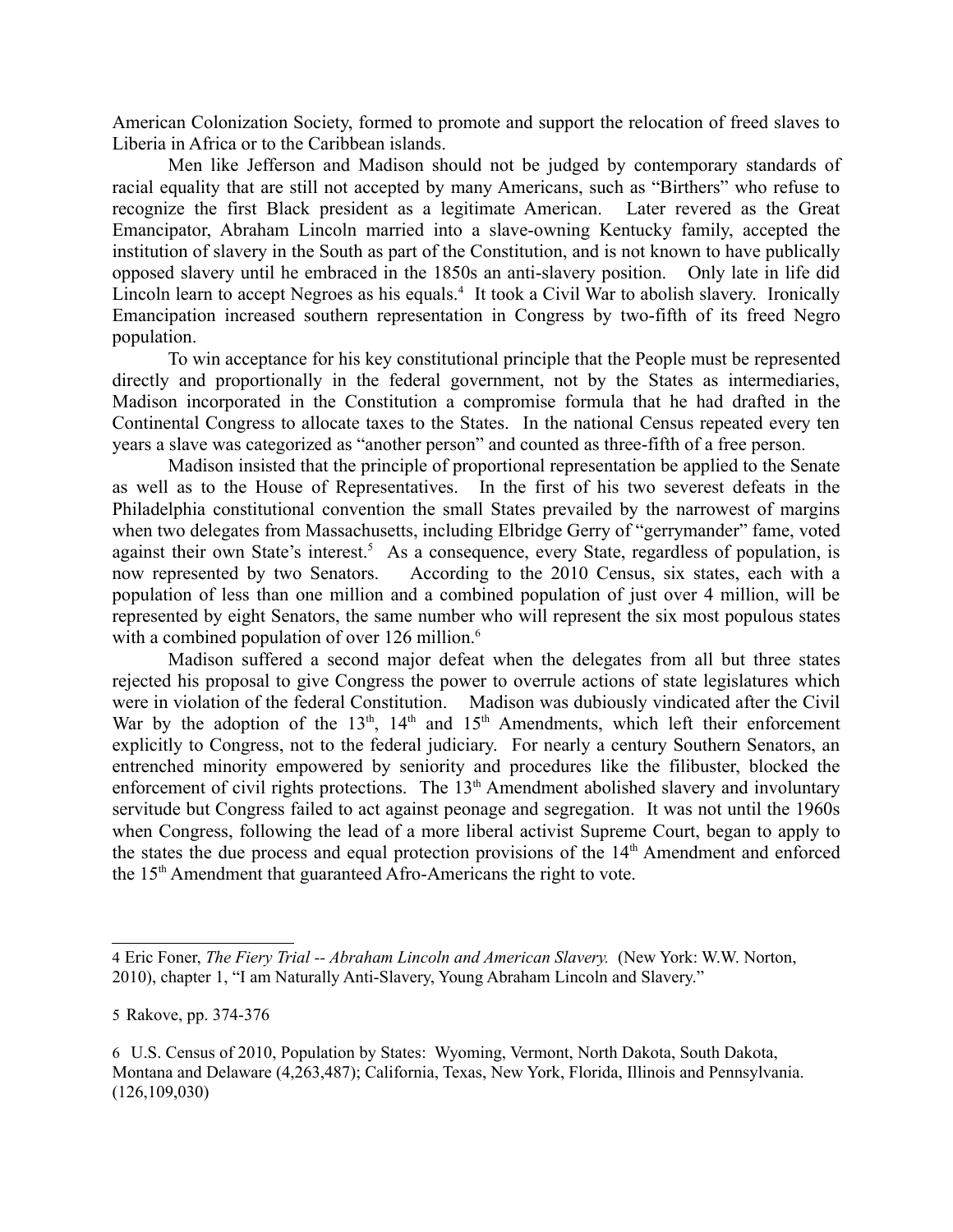As a visionary realist Madison fathered an imperfect Constitution. His work has endured longer than any written constitution known to history, aided by reformist constitutional amendments and progressive judicial interpretations which turned the ancient parchment into a living document. As the greatest lawgiver of modernity Madison crafted compromises and accepted deviations from his blueprint as "lesser evils" to avert the failure of a constitutional project for a more perfect American Union.

Madison's day-to-day notes on its debates are the only comprehensive record of the Constitutional Convention. He crafted twenty-nine newspaper articles in support of its ratification. Together with others by Alexander Hamilton and John Jay they are the standard commentary on the Constitution's original meanings, known as the *Federalist Papers*.

Following the ratification of the Constitution, Madison was elected to the House of Representatives where from the beginning he became one of its leaders.. Although he rejected during the Constitutional Convention the need for a bill of rights and prevailed, he reluctantly promised his friend and mentor Jefferson, who was abroad in France, to propose twelve amendments to the Constitution. Other amendments were introduced and debated but all of the ten finally adopted and ratified by the states were Madison's. They are known as the Bill of Rights.

The framers of the Constitution did not provide for political parties which political scientists and modern constitutions, like those of Germany and France, deem a necessary and indispensable component of a democratic constitutional system. They establish a framework for ordered political competition, offering, at least in theory, voters a responsible choice between candidates and defined political positions. A division between liberal and conservative positions developed during George Washington's presidency and became explicit in the presidential election of 1796. John Adams received more electoral votes than Thomas Jefferson who was relegated to the role of Vice President without any responsibilities.

The contentious Adams Presidency curtailed dissent with the Alien and Sedition Acts. A clear party division emerged between the more elitist Federalists and the more egalitarian Republicans who supported Jefferson and Madison. As the leader of the House of Representatives, Madison is credited with having founded the first political party, known as the Republican Party.<sup>7</sup> Throughout American history party labels have carried different meanings. The Republicans of Jefferson's, Madison's, and later Lincoln's times championed personal liberty, popular democracy and an effective national government. They are the true forerunners of today's Democratic Party.

After Thomas Jefferson was narrowly elected President in 1800, he tried to usher in a Jeffersonian Revolution in the spirit of the Declaration of Independence and succeeded to vastly expand the territory of the United States with the Louisiana Purchase. James Madison, his longtime friend and political confidant, was his Secretary of State and political ally. Eight years later Madison succeeded Jefferson as the fourth President of the United States.

War raged in Europe during Madison's two presidential terms. The young Republic was torn between the War Hawks beyond the Appalachians and New Englanders who wanted to maintain neutrality in promotion of industry and commerce. The War Hawks aimed to cleanse

<sup>7</sup> For a detailed account of the formation of the Republican Party by Madison and Jefferson and Madison's leadership of a partisan opposition to the Adams presidency and its Federalists supporters in the House of Representatives, see Richard Brookhiser, *James Madison.* (New York: Basic Books, 2011), chapters 4-5.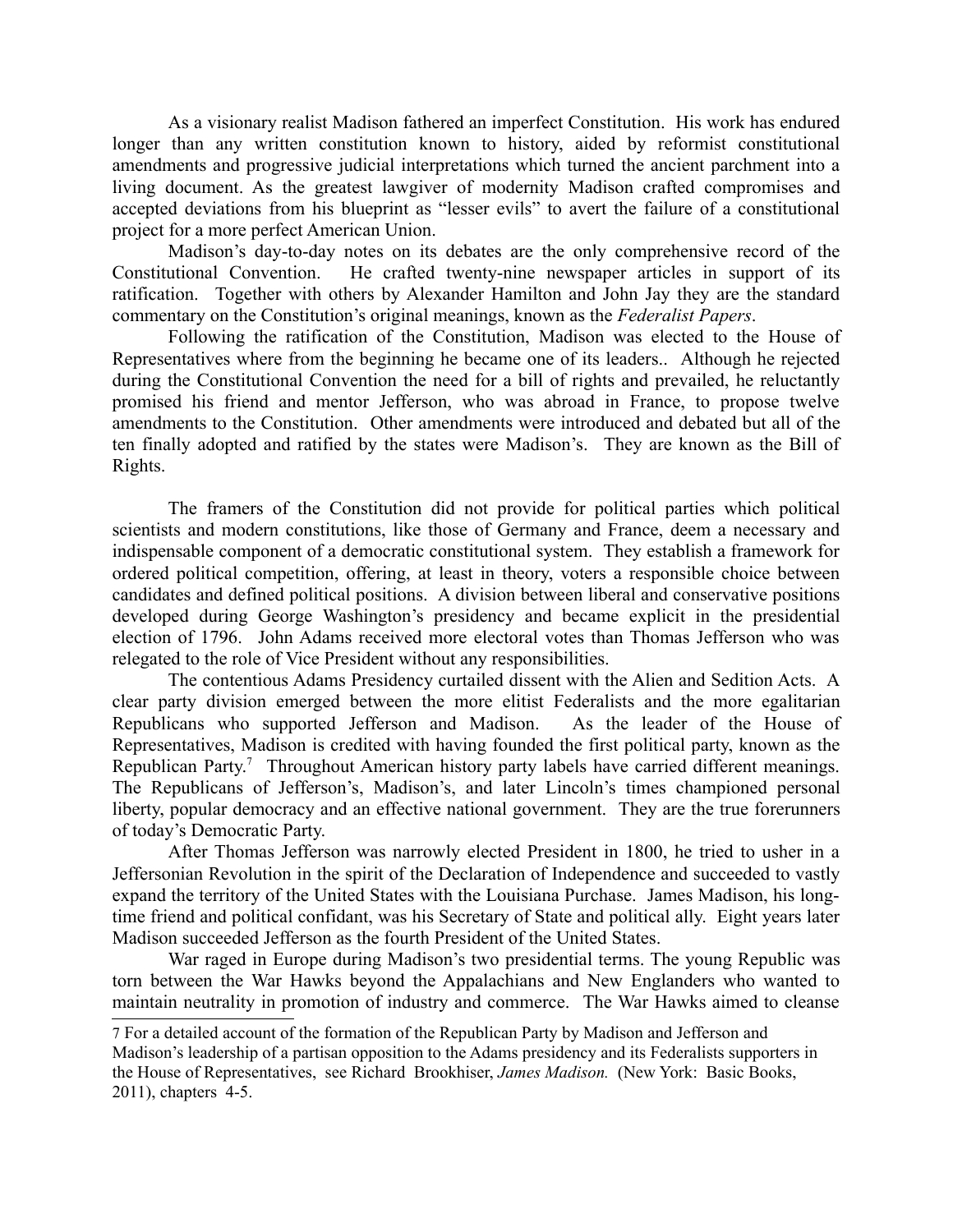the federal Northwest Territories of Native Americans, weakly supported by the English. They prevailed in ethnic cleansing but not against the British Empire. Madison presided as a reluctant commander-in-chief over the War of 1812. The Americans narrowly averted defeat and nearly bankrupted the nation in their second and last war against the English. After the humiliating scorching of the Capitol and White House in August 1814, the fortunes of war suddenly turned. Aided by developments in Europe, the war ended on American terms with the Peace Treaty of Ghent and General Andrew Jackson's decisive victory at New Orleans in January 1815.

 Later as President, Jackson became a more populist and regrettably racist forerunner of a Democratic Party that opposed Lincoln before and during the Civil War. It remained dominant in the Old South until in reaction to the Civil Rights movement of the 1960's southern Democratic politicians and their followers migrated as Dixiecrats towards a receptive Republican Party. Beginning with President Nixon's southern strategy, it gradually distanced itself from the legacies of Madison and Lincoln.

James Madison remained a bachelor until at the height of his fame as Father of the Constitution he won the affection of the prominent and attractive young Quaker widow Dolley Payne Todd. They were married in 1794 and James became the stepfather of her two-year old son who unfortunately grew up to be an irresponsible burden on his family. Unable to have children of their own, James and Dolley remained devoted to each other until his death in 1836 at the age of 85. His last manifesto, *Advice to my Country,* was written in Dolley's hand a few months before he died. His loyal partner and confidante survived him for another thirteen years until she died in 1849 at the age of 81.

As a widower President Jefferson did not care much for social White House events. When he needed a hostess he called on Dolley, the wife of his closest friend and Secretary of State. Throughout Jefferson's two presidential terms the real center of the capital's social life was at Madison's red brick mansion on Washington's F Street, where Dolley entertained with elegant balls and dinners. She used her social skills and energy to help her husband gain the Republican presidential nod over fierce competitors, including Vice President George Clinton from New York. Madison won easily over his Federalist opponent.

Under Madison's presidency the social scene moved to the White House. Contemporaries called Dolley the "presidentess" who "created a public persona that rivaled that of her husband, who was seventeen years her senior."<sup>8</sup> As the ebullient hostess and loving wife she invented the office of First Lady and won women a meaningful role in American politics. After her husband's death Dolley continued to be revered as the nation's first First Lady. She was remembered for having had tea with George and Martha Washington, married a future President, and had been in the company of all the other Presidents. When she died on July 12, 1849, "President Zachary Taylor cancelled all government business and ordered a state funeral. The crowd was stupendous. All the mourners seemed to sense they were saying farewell to a woman who had not only lived history but made it."<sup>9</sup>

<sup>8</sup> Gordon S. Wood, *Empire of Liberty, a History of the Early Republic, 1789-1815*. (New York: Oxford University Press, 2009), p. 663.

<sup>9</sup> Thomas Fleming, *The Intimate Lives of the Founding Fathers*. (New York: Smithsonian Books, HarperCollins, 2009), p. 407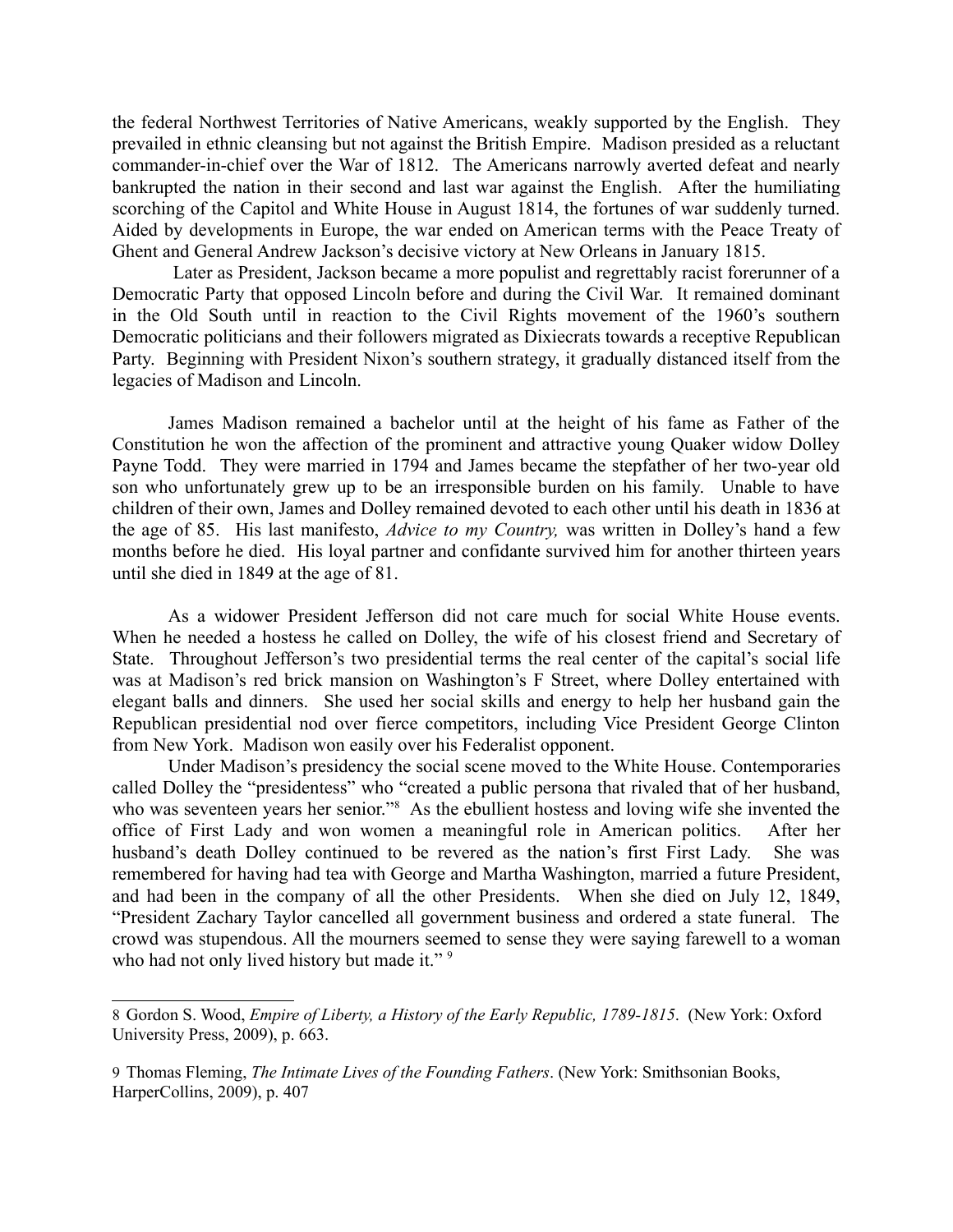James and Dolley led productive and illustrious lives leaving to posterity a legacy of great accomplishments. But the Father of the Constitution warned in his *Advice to my Country,* that slavery was like a "serpent creeping with his deadly wiles into the American Paradise."10 In his will James bequeathed all his slaves to Dolley with the intent in a legally non-binding agreement that they would be gradually emancipated and freed without compensation after her death. He had counted on the sale of his invaluable papers to yield as much as \$100,000, a huge sum in those days that would sustain Dolley and her profligate son in their accustomed life style. Even with the help of well-connected friends who arranged for the federal government to buy the most valuable of his papers, including his records on the proceedings of the Continental Congress and the most complete record of the Constitutional Convention without which we would know little about the Constitution's origins, the sales yielded only \$30,000. Dolley was forced to liquidate the ancestral Madison estate at Montpelier. Instead of setting the slaves free, she felt compelled to sell them, nearly one hundred of whom had silently attended her husband's funeral. $11$ 

The contradiction between the ideals of the Declaration of Independence and the reality of slavery was embedded in the Constitution and only partially resolved after Dolley's own death. Slavery was legally abolished in the midst of the Civil War, the deadliest conflict ever on American soil. It took another hundred years before the Negroes acquired as Blacks the full rights of citizenship enjoyed by White Americans.

Dolley enjoyed personal esteem and wealth, even wielded some political influence. It took seventy years following her death for American women to win the right to vote and progress on a long path to full legal, social and economic equality with men. But judged by the standards of their time that many Americans still uphold to this day, James and Dolley Madison were a remarkable patriotic and enlightened couple whose legacy would shine like a beacon into the future.

\*\*Charlie Naef is Professor Emeritus of Political Science at Colgate University who taught for 35 years Comparative Government and Politics as well as International Relations and Peace

 $\_$  , and the set of the set of the set of the set of the set of the set of the set of the set of the set of the set of the set of the set of the set of the set of the set of the set of the set of the set of the set of th

 $\mathcal{L}_\text{max}$ 

<sup>\*</sup>A note on sources. When I wrote a space limited biographical sketch of James and Dolley Madison for inclusion in the program booklet for the first annual dinner bearing their name, it was based on material taken from the internet, supplemented by entries in two recent books by Gordon S. Wood and Thomas Fleming. The last two years saw the publication of two full-length biographies of James Madison and a biographical chapter emphasizing Madison's career as the "greatest lawgiver of modernity" in a new history of the nation's Founders by Jack Rakove, a former colleague of mine at Colgate University who became a Pulitzer Prize winning Professor of History and Political Science at Stanford University. Rakove's work and other cited sources helped me revise and expand this more balanced biographical sketch. So did my inclusion of a critical examination of issues of slavery and race that had been entirely omitted.

<sup>10</sup> Cited in Wood, p. 738

<sup>11</sup> Kevin R. C. Gutzman, *James Madison and the Making of America.* (New York: St. Martin's Press, 2012), pp. 359-361.